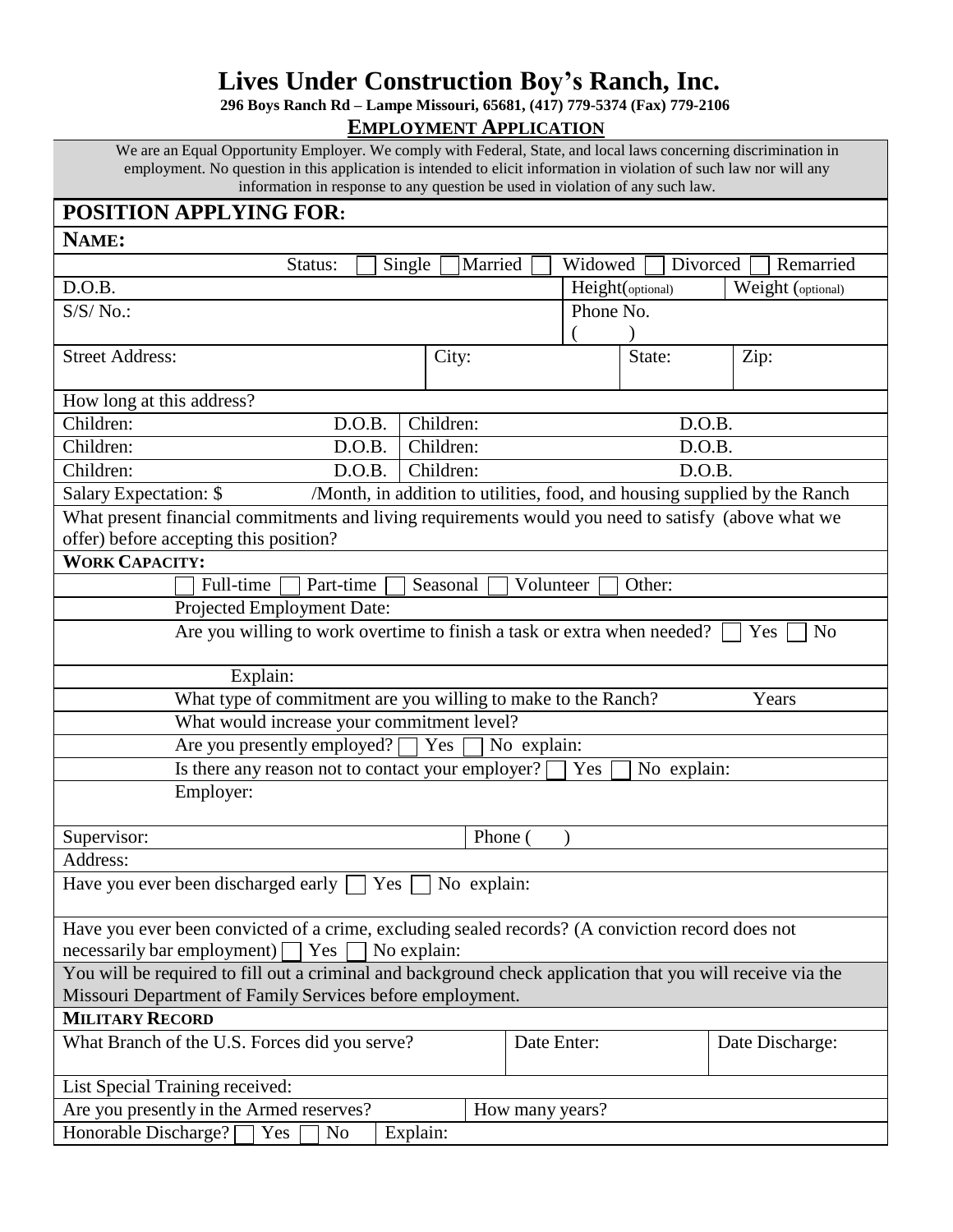### **EDUCATION AND TRAINING:**

| School                                                                                                                                                               | Name and Location of School                                                                                                                                                                                  |  | Course of<br>Study | # Years<br>Completed | Did you<br>Graduate | Diploma/<br>Degree |
|----------------------------------------------------------------------------------------------------------------------------------------------------------------------|--------------------------------------------------------------------------------------------------------------------------------------------------------------------------------------------------------------|--|--------------------|----------------------|---------------------|--------------------|
| High<br>School                                                                                                                                                       |                                                                                                                                                                                                              |  |                    |                      |                     |                    |
| College/<br>University                                                                                                                                               |                                                                                                                                                                                                              |  |                    |                      |                     |                    |
| Trade<br>School                                                                                                                                                      |                                                                                                                                                                                                              |  |                    |                      |                     |                    |
| Apprentice<br>School                                                                                                                                                 |                                                                                                                                                                                                              |  |                    |                      |                     |                    |
| Seminary                                                                                                                                                             |                                                                                                                                                                                                              |  |                    |                      |                     |                    |
| List any education and credit hours, training, special skills, or certificates/licenses that you possess which is relevant to the position<br>for which you applied: |                                                                                                                                                                                                              |  |                    |                      |                     |                    |
|                                                                                                                                                                      | List any machines or equipment that you are qualified and experienced in operating:                                                                                                                          |  |                    |                      |                     |                    |
| <b>MEDICAL</b>                                                                                                                                                       |                                                                                                                                                                                                              |  |                    |                      |                     |                    |
| <b>INFORMATION:</b>                                                                                                                                                  |                                                                                                                                                                                                              |  |                    |                      |                     |                    |
|                                                                                                                                                                      | You need to complete the physical form before you begin employment. This form includes a general<br>physical, HIV test, and a TB test within 30 days of employment. You may use the form from your doctor or |  |                    |                      |                     |                    |
|                                                                                                                                                                      | request one from the Ranch.                                                                                                                                                                                  |  |                    |                      |                     |                    |
|                                                                                                                                                                      | In case of an accident, notify:                                                                                                                                                                              |  |                    | Phone:               |                     |                    |
| List any physical limitations and explain:                                                                                                                           |                                                                                                                                                                                                              |  |                    |                      |                     |                    |
| Have you had any serious illness in the past 5 years<br>No explain:<br>Yes                                                                                           |                                                                                                                                                                                                              |  |                    |                      |                     |                    |
| Have you in the past 5 years used any alcohol, tobacco, or drugs not prescribed by a doctor?<br>N <sub>o</sub><br>Yes<br>Explain:                                    |                                                                                                                                                                                                              |  |                    |                      |                     |                    |
|                                                                                                                                                                      |                                                                                                                                                                                                              |  |                    |                      |                     |                    |
| <b>TRANSPORTATION</b>                                                                                                                                                |                                                                                                                                                                                                              |  |                    |                      |                     |                    |
| DATA:                                                                                                                                                                |                                                                                                                                                                                                              |  |                    |                      |                     |                    |
|                                                                                                                                                                      | Do you own your own vehicle?<br>N <sub>o</sub><br>Yes                                                                                                                                                        |  |                    |                      |                     |                    |
|                                                                                                                                                                      | Do you have insurance?<br>No Coverage:<br>Yes                                                                                                                                                                |  |                    |                      |                     |                    |
|                                                                                                                                                                      | Would you be willing to use your own vehicle for Ranch business (at times when needed) if you<br>were compensated for mileage? [<br>Yes<br>N <sub>o</sub>                                                    |  |                    |                      |                     |                    |
|                                                                                                                                                                      | License No.<br>Chauffeur<br>State:<br>Operate<br>Type:                                                                                                                                                       |  |                    |                      |                     |                    |
|                                                                                                                                                                      |                                                                                                                                                                                                              |  |                    | Truck                | Restricted          | Passenger          |
|                                                                                                                                                                      | Have you ever been convicted of a traffic violation?<br>No explain<br>Yes                                                                                                                                    |  |                    |                      |                     |                    |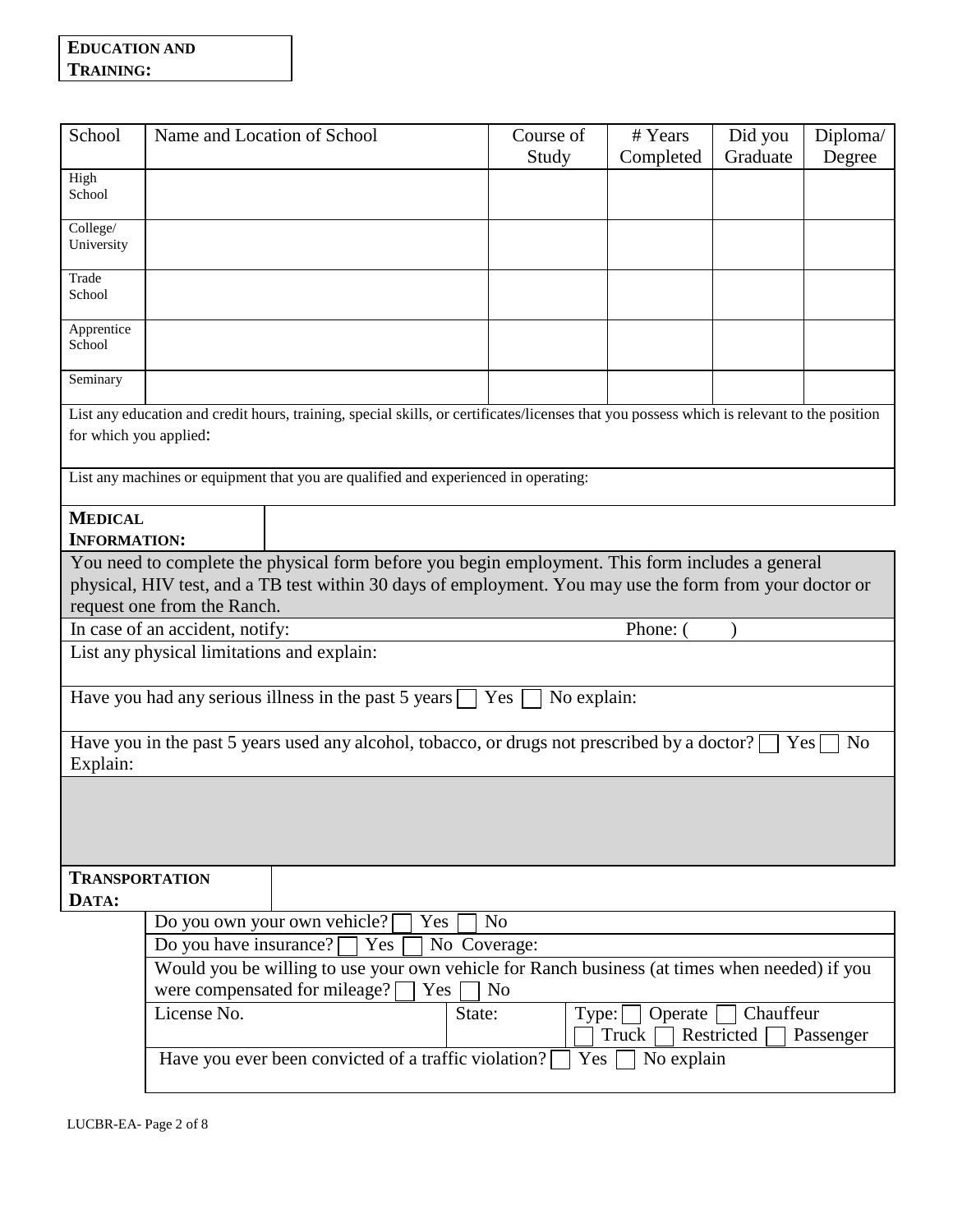| PERSONAL REFERENCES:                    |                                                                              | Do not include a Name of a Relative nor former<br><b>Employer</b>                                                                                                                                                             |                           |
|-----------------------------------------|------------------------------------------------------------------------------|-------------------------------------------------------------------------------------------------------------------------------------------------------------------------------------------------------------------------------|---------------------------|
|                                         |                                                                              | Relationship: Relationship:<br>Name:                                                                                                                                                                                          |                           |
| Phone: $($                              |                                                                              |                                                                                                                                                                                                                               |                           |
|                                         |                                                                              | Address:<br>State: Zip: Zip:                                                                                                                                                                                                  |                           |
|                                         |                                                                              | the control of the control of the control of the control of the control of the control of the control of the control of the control of the control of the control of the control of the control of the control of the control |                           |
|                                         |                                                                              | Name: Relationship: Relationship:                                                                                                                                                                                             |                           |
| Phone: $($                              |                                                                              |                                                                                                                                                                                                                               |                           |
|                                         |                                                                              |                                                                                                                                                                                                                               |                           |
|                                         |                                                                              |                                                                                                                                                                                                                               |                           |
| Phone: $($ )                            |                                                                              | Name: Relationship: Relationship:                                                                                                                                                                                             |                           |
|                                         |                                                                              |                                                                                                                                                                                                                               |                           |
|                                         |                                                                              |                                                                                                                                                                                                                               |                           |
|                                         |                                                                              |                                                                                                                                                                                                                               |                           |
|                                         |                                                                              |                                                                                                                                                                                                                               |                           |
| <b>WORK EXPERIENCE:</b>                 |                                                                              | LIST PRESENT EMPLOYENT AND FORMER EMPLOYERS BEGINNING WITH THE MOST                                                                                                                                                           |                           |
|                                         |                                                                              | <b>RECENT:</b>                                                                                                                                                                                                                |                           |
| FROM:                                   | TO:                                                                          | <b>Company Name and Address</b>                                                                                                                                                                                               | Phone No.:                |
|                                         |                                                                              |                                                                                                                                                                                                                               | $\left($<br>$\lambda$     |
| Position held:                          |                                                                              | Supervisor and Title:                                                                                                                                                                                                         |                           |
| Describe your work:                     |                                                                              |                                                                                                                                                                                                                               |                           |
|                                         |                                                                              |                                                                                                                                                                                                                               |                           |
| Last Wages:                             |                                                                              | Reason for leaving:                                                                                                                                                                                                           |                           |
| $\mathbb{S}^-$                          | $\frac{1}{\sqrt{1-\frac{1}{2}}}\left( \frac{1}{\sqrt{1-\frac{1}{2}}}\right)$ |                                                                                                                                                                                                                               |                           |
|                                         |                                                                              |                                                                                                                                                                                                                               |                           |
| FROM:                                   | TO:                                                                          | <b>Company Name and Address</b>                                                                                                                                                                                               | Phone No.:                |
|                                         |                                                                              |                                                                                                                                                                                                                               | $\left($<br>$\mathcal{E}$ |
|                                         |                                                                              |                                                                                                                                                                                                                               |                           |
| Position held:<br>Supervisor and Title: |                                                                              |                                                                                                                                                                                                                               |                           |
| Describe your work:                     |                                                                              |                                                                                                                                                                                                                               |                           |
| Last Wages:                             |                                                                              | Reason for leaving:                                                                                                                                                                                                           |                           |
| \$                                      |                                                                              |                                                                                                                                                                                                                               |                           |
|                                         |                                                                              |                                                                                                                                                                                                                               |                           |
| FROM:                                   | TO:                                                                          | <b>Company Name and Address</b>                                                                                                                                                                                               | Phone No.:                |
|                                         |                                                                              |                                                                                                                                                                                                                               |                           |
|                                         |                                                                              |                                                                                                                                                                                                                               |                           |
| Position held:                          |                                                                              | Supervisor and Title:                                                                                                                                                                                                         |                           |
| Describe your work:                     |                                                                              |                                                                                                                                                                                                                               |                           |
|                                         |                                                                              | Reason for leaving:                                                                                                                                                                                                           |                           |
| Last Wages:<br>\$                       |                                                                              |                                                                                                                                                                                                                               |                           |
|                                         |                                                                              |                                                                                                                                                                                                                               |                           |
| FROM:                                   | TO:                                                                          | <b>Company Name and Address</b>                                                                                                                                                                                               | Phone No.:                |
|                                         |                                                                              |                                                                                                                                                                                                                               |                           |
| Position held:<br>Supervisor and Title: |                                                                              |                                                                                                                                                                                                                               |                           |
| Describe your work:                     |                                                                              |                                                                                                                                                                                                                               |                           |
| Last Wages:                             |                                                                              | Reason for leaving:                                                                                                                                                                                                           |                           |
| \$                                      |                                                                              |                                                                                                                                                                                                                               |                           |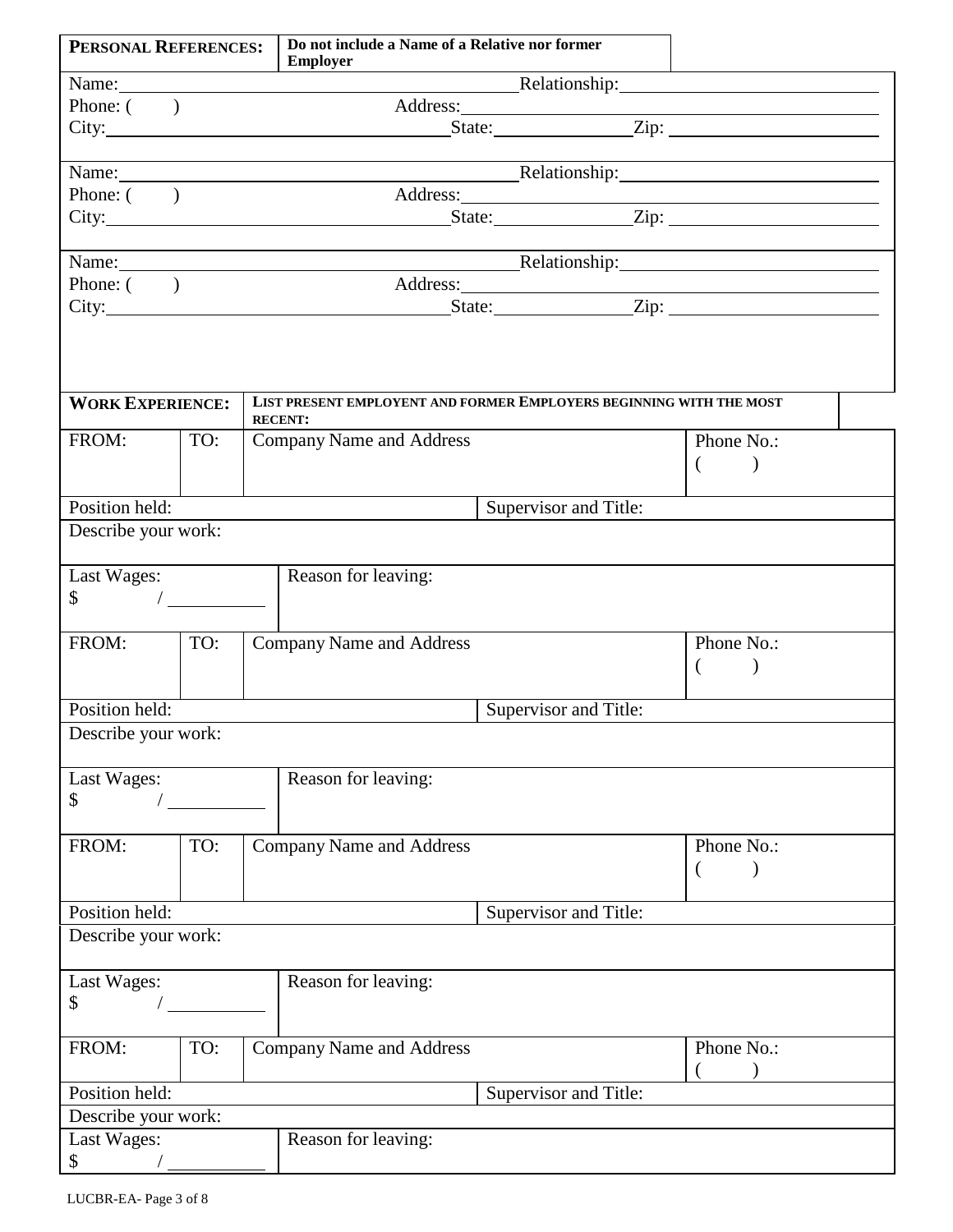| FROM:                                    | TO:                   | <b>Company Name and Address</b> |                       | Phone No.: |
|------------------------------------------|-----------------------|---------------------------------|-----------------------|------------|
| Position held:                           | Supervisor and Title: |                                 |                       |            |
| Describe your work:                      |                       |                                 |                       |            |
| Reason for leaving:<br>Last Wages:<br>\$ |                       |                                 |                       |            |
| FROM:                                    | TO:                   | <b>Company Name and Address</b> |                       | Phone No.: |
| Position held:                           |                       |                                 | Supervisor and Title: |            |
| Describe your work:                      |                       |                                 |                       |            |
| Last Wages:<br>\$                        |                       | Reason for leaving:             |                       |            |

## **PLEASE INDICATE YOUR SKILL IN THE FOLLOWING CATEGORIES:**

| Cement block layer          | Electric organ repairman       | Furniture refinisher  |
|-----------------------------|--------------------------------|-----------------------|
| <b>Building contractor</b>  | Piano tuning & repair          | Furniture repair      |
| Carpentry (finish)          | Jack of many trades            | Upholstering          |
| Carpentry (rough)           | Backhoe operator               | Carpet laying         |
| Electrical (commercial)     | Bulldozer operator             | Small signs painter   |
| Electrical (simple)         | Tractor operator               | Locksmith             |
| Welder (electric)           | Scraper operator               | Typist (experienced)  |
| Welder (acetylene)          | Willing helper                 | Typist (computer)     |
| Refrigeration (appliances)  | Supply typewriter              | Typist (copy)         |
| Refrigeration (commercial)  | Mechanic                       | Office clerk          |
| Washer-Dryer repairman      | Dry wall finisher (Sheet Rock) | Mailing clerk         |
| Business machines repairman | Plumbing                       | Librarian             |
| Appliance repair            | Painting (interior)            | Tutor (grade school)  |
| Landscaping                 | Painting (exterior)            | Tutor (high school)   |
| Food service experience     | Sewing                         | Supply sewing machine |
| Counseling                  | <b>Fund Raising</b>            | Other                 |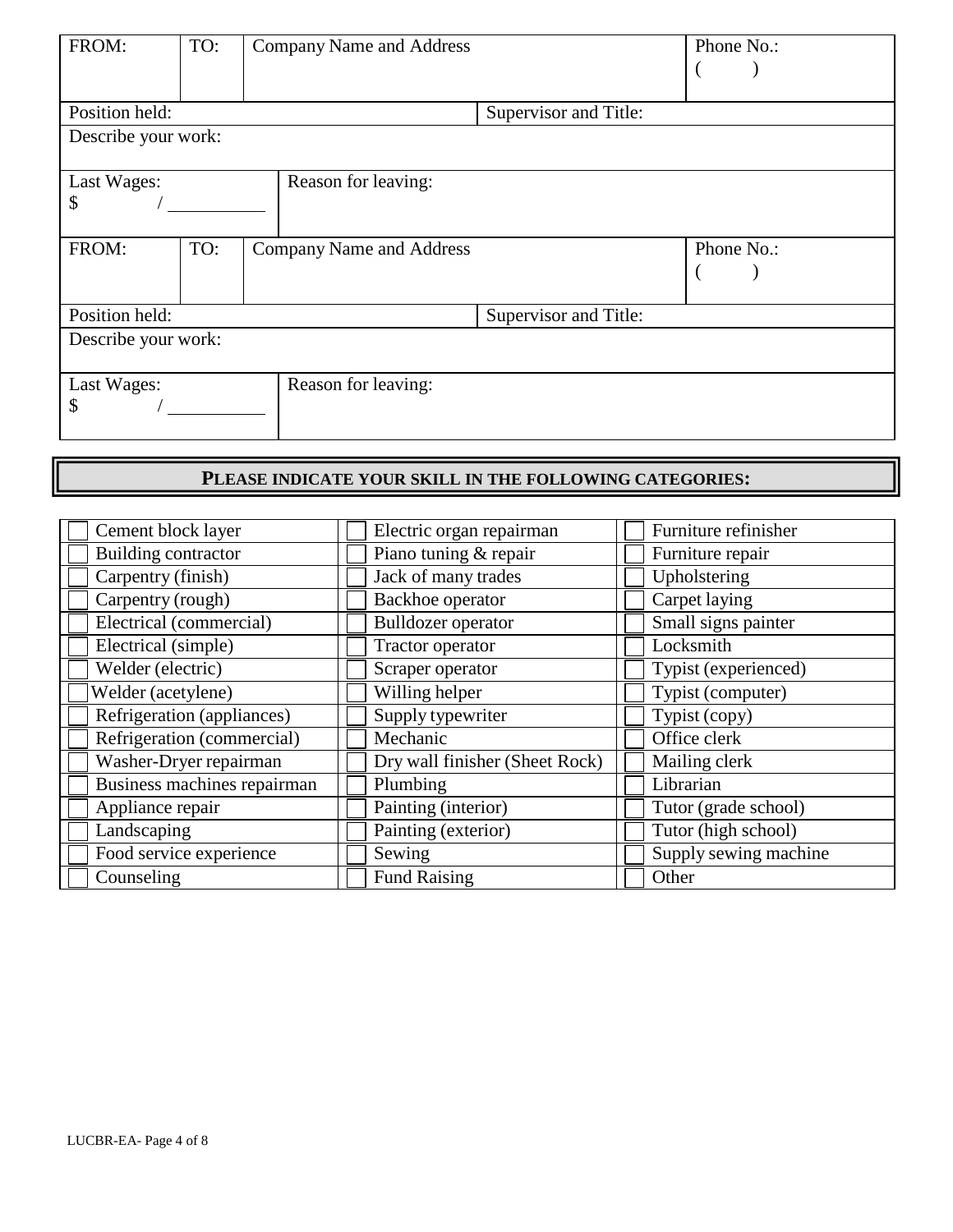#### **PLEASE ANSWER THE FOLLOWING QUESTIONS TO THE BEST OF YOUR UNDERSTANDING:**

1. Why do you feel called to this ministry?

- 2. Normally, our staff have an 8 hour day for a 5 day work period? If needed during certain situations, would you be willing to help extra to complete a task?
- 3. Would you be willing to work on one of the weekend days, if you were still able to attend church?
- 4. Are there some areas of responsibility or work aspect that you feel you are unable or unwilling to do?  $\Box$  Yes  $\Box$  No Please explain:
- 5. What would hinder you from joining the Ranch as a staff?
- 6. What questions or comments do you have?

7. How does your spouse (if married) and/or family feel about your involvement with this ministry?

8. Please attach a picture of you and/or your family